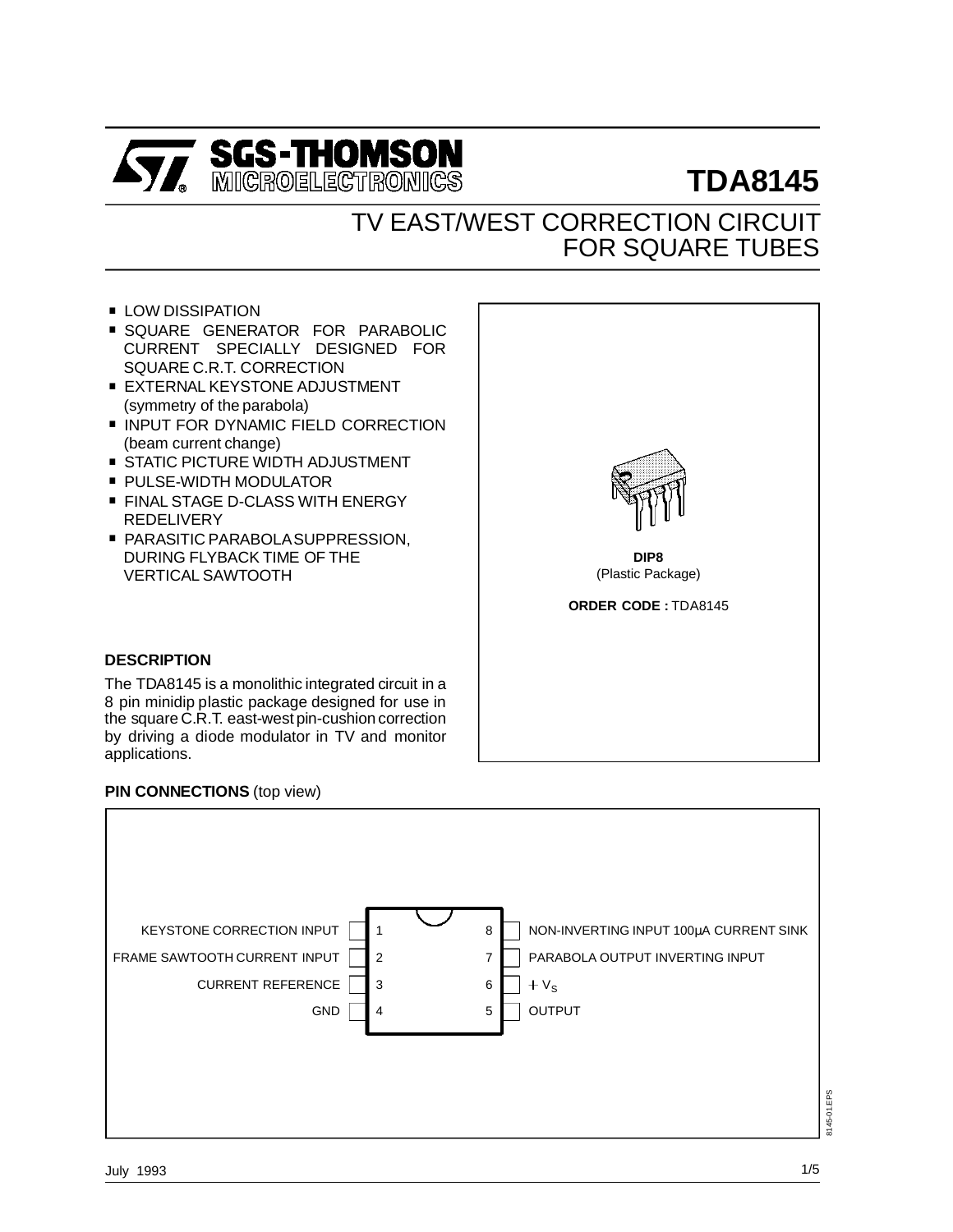# **SCHEMATIC DIAGRAM**



# **ABSOLUTE MAXIMUM RATINGS**

| Symbol           | <b>Parameter</b>                       | Value        | Unit    |
|------------------|----------------------------------------|--------------|---------|
| $V_{\rm s}$      | Supply Voltage                         | 35           |         |
| Ιs               | <b>Supply Current</b>                  | 500          | mA      |
| $P_{\text{tot}}$ | Power Dissipation at $T_{amb} = 50$ °C | 500          | mW      |
| stg,             | Storage and Junction Temperature       | $-25$ to 150 | $\circ$ |

# **THERMAL DATA**

| <b>Symbol</b>  | <b>Parameter</b>                    | Value | Unit |      |
|----------------|-------------------------------------|-------|------|------|
| $R_{th (i-c)}$ | Thermal Resistance Junction-ambient | Max.  | 100  | °C/W |
| $R_{th (i-a)}$ | Thermal Resistance Junction-pin 4   | Max.  | 70   | °C/W |

**ELECTRICAL CHARACTERISTICS** ( $T_{amb} = 25^{\circ}C$ ,  $V_S = 26V$ ,  $V_{fr} = 0$ , S1 and S2 in "a" position, refer to the test circuit unless otherwise specified)

| Symbol           | <b>Parameter</b>           | <b>Test Conditions</b>    | Min. | Typ. | Max. | <b>Unit</b> |
|------------------|----------------------------|---------------------------|------|------|------|-------------|
| Vs               | Supply Voltage             |                           | 17   | 24   | 30   |             |
| Is               | <b>Supply Current</b>      |                           |      | 4.5  |      | mA          |
| $V_{\text{ref}}$ | Internal Reference Voltage |                           | 7.6  | 8.0  | 8.8  |             |
| $- I_{ref}$      | Internal Reference Current | $V_{ref}/R3$              |      | 0.73 |      | mA          |
| $V_{7(A)}$       | Pin 7 Output Voltage       | $I_{\text{fr}} = 0 \mu A$ | 15.3 | 16.0 | 16.7 |             |
| $V_{7(B)}$       | Pin 7 Output Voltage       | $I_{fr} = 30 \mu A$       |      | 15   |      |             |

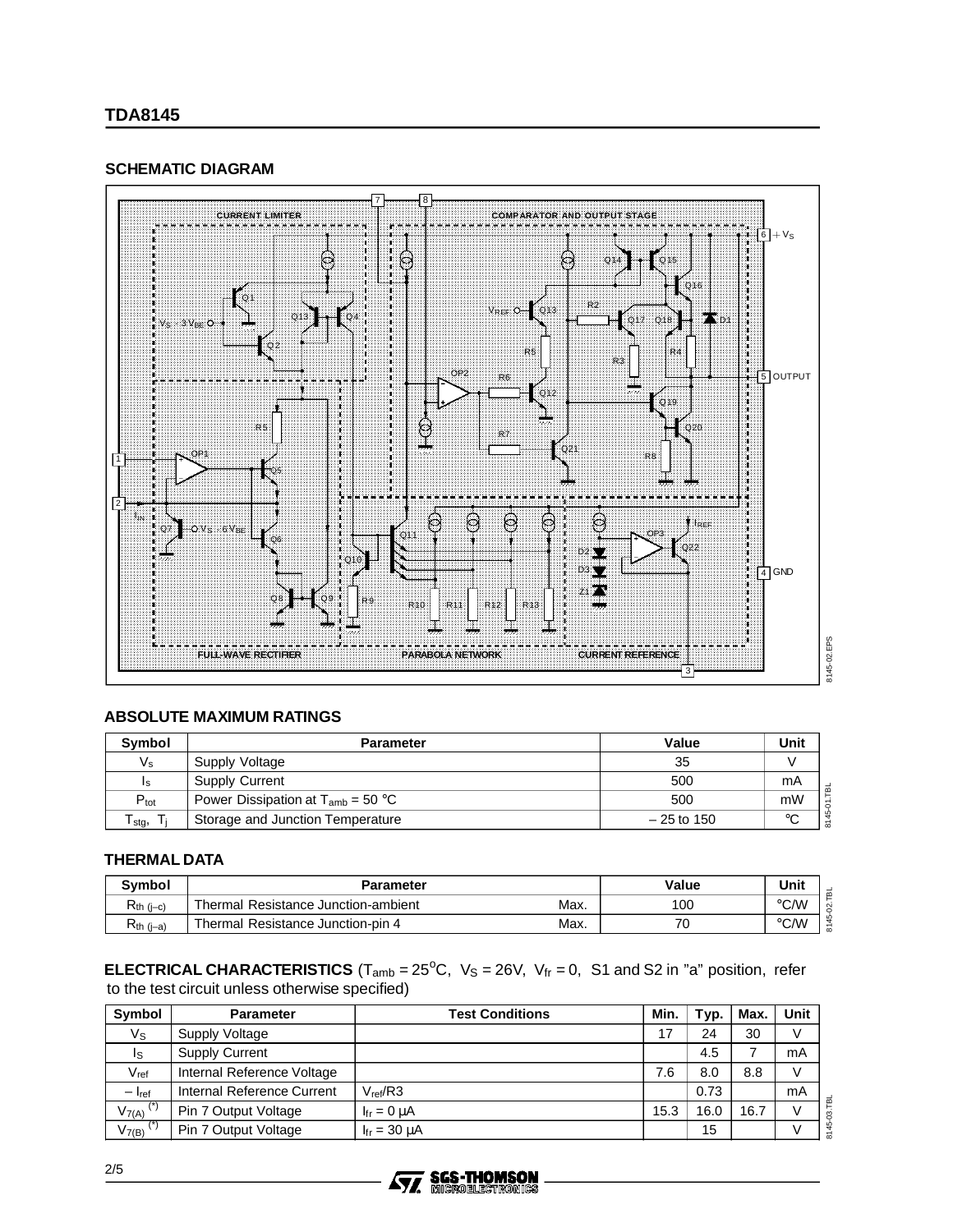**ELECTRICAL CHARACTERISTICS** (T<sub>amb</sub> =  $25^{\circ}$ C, V<sub>S</sub> =  $26V$ , V<sub>fr</sub> = 0, S1 and S2 in "a" position, refer to the test circuit unless otherwise specified) (continued)

| Symbol                     | <b>Parameter</b>                       | <b>Test Conditions</b>                                            | Min.  | Typ. | Max. | <b>Unit</b> |
|----------------------------|----------------------------------------|-------------------------------------------------------------------|-------|------|------|-------------|
| $K_1$                      | Parabola Coefficient<br>(see Figure 2) | $K_1 = \frac{V_{7A} - V_{7B}}{V_{7A} - V_{7C}}$                   |       | 0.26 |      |             |
| K <sub>2</sub>             | Parabola Coefficient<br>(see Figure 2) | $K_2 = \frac{V_{7A} - V_{7C}}{V_{7A} - V_{7D}}$                   |       | 0.70 |      |             |
| $\Delta V_7$ (*)           |                                        | $\Delta V_7 = V_{7E} - V_{7F}$                                    | $-40$ |      | 40   | mV          |
| $\mathsf{I}_8$             | <b>Current Source</b>                  | $S1 \rightarrow b$                                                |       | 100  |      | μA          |
| <b>VSATL</b>               | <b>Saturation Voltage</b>              | $I_0$ = 400 mA Sink<br>$S2 \rightarrow b$                         |       |      | 2    | V           |
| <b>V</b> SATH              | <b>Saturation Voltage</b>              | $I_0 = 100$ mA Source<br>$S2 \rightarrow c$<br>$S1 \rightarrow b$ |       | 0.8  | 1.5  | V           |
| VF                         | <b>Forward Voltage</b>                 | $S1 \rightarrow b$<br>$I_0 = 400$ mA<br>$S2 \rightarrow d$        |       | 1.2  | 1.7  | $\vee$      |
| $\mathsf{I}_{\mathsf{fr}}$ | <b>Frame Sawtooth Current</b>          | $V_{\text{fr}} = 6.6 V_{\text{pp}}$                               |       | 66   |      | μA          |

# **Figure 1 :** Test Circuit



**Figure 2** : ParabolaCharacteristics



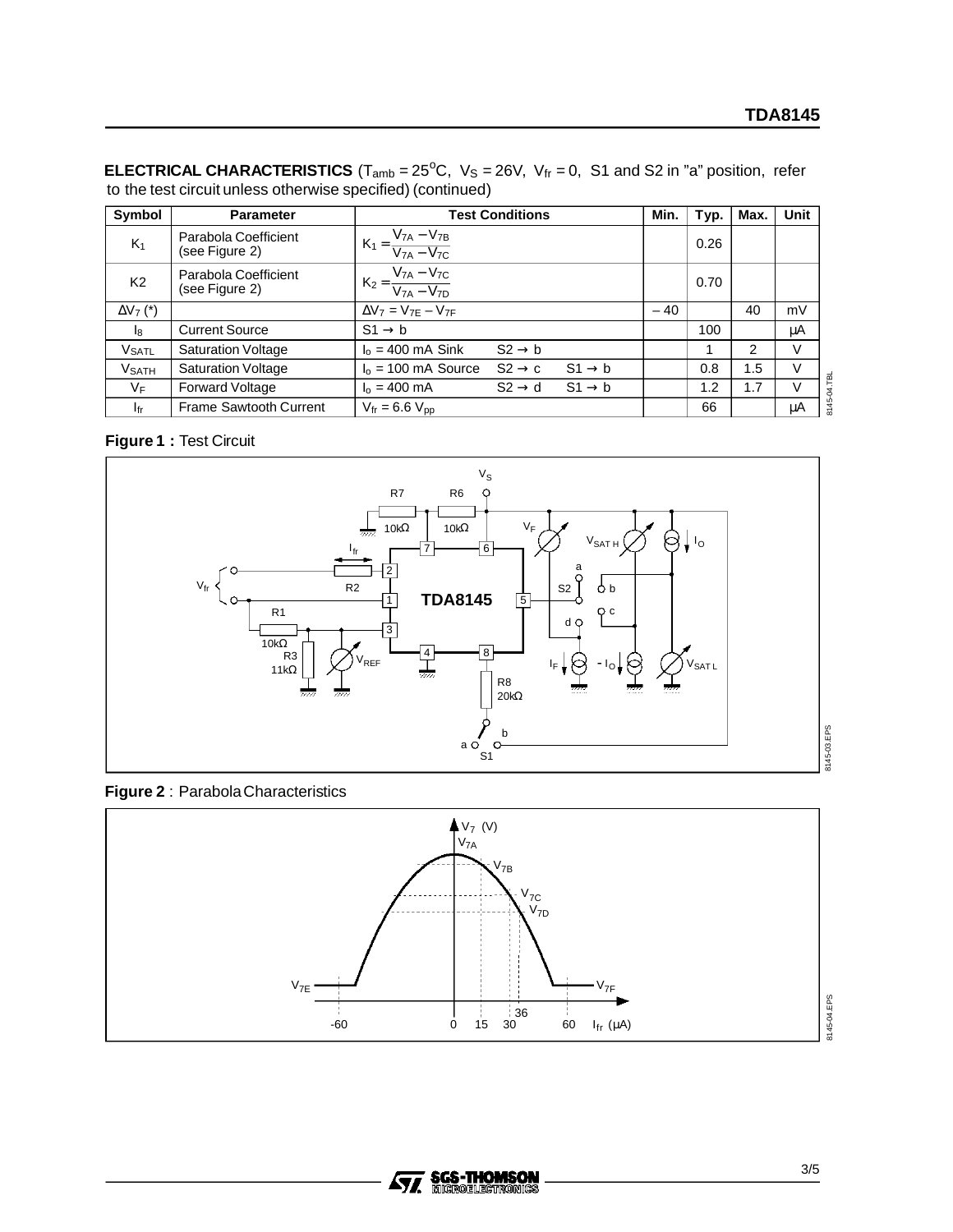# **TDA8145**



# **APPLICATION CIRCUIT WITH KEYSTONE CORRECTION**

#### **CIRCUIT OPERATION** (see the schematic diagram)

A differential amplifier OP1 is driven by a vertical frequency sawtooth current of  $\pm$  33 $\mu$ A which is produced via an external resistor from the sawtooth voltage. The non–invertinginput of this amplifier is connected with a reference voltage corresponding to the DC level of the sawtooth voltage. This DC voltage should be adjustable for the keystone correction. The rectified output current of this amplifier drives the parabola network which provides a parabolic output current.

This output current produces the corresponding voltage due to the voltage drop across the external resistor at pin 7.

If the input is overmodulated  $(>40\mu A)$  the internal

current is limited to 40µA. This limitation can be used for suppressingthe parasitic parabolic current generated during the flyback time of the frame sawtooth.

8145-05.EPS

EPS 145-05.

A comparator OP2 is driven by the parabolic current. The second input of the comparator is connected with a horizontal frequency sawtooth voltage the DC level of which can be changed by the external circuitry for the adjustment of the picture width.

The horizontal frequency pulse–width modulated output signal drives the final stage. It consists of a class D push–pull output amplifier that drives, via an external inductor, the diode modulator.